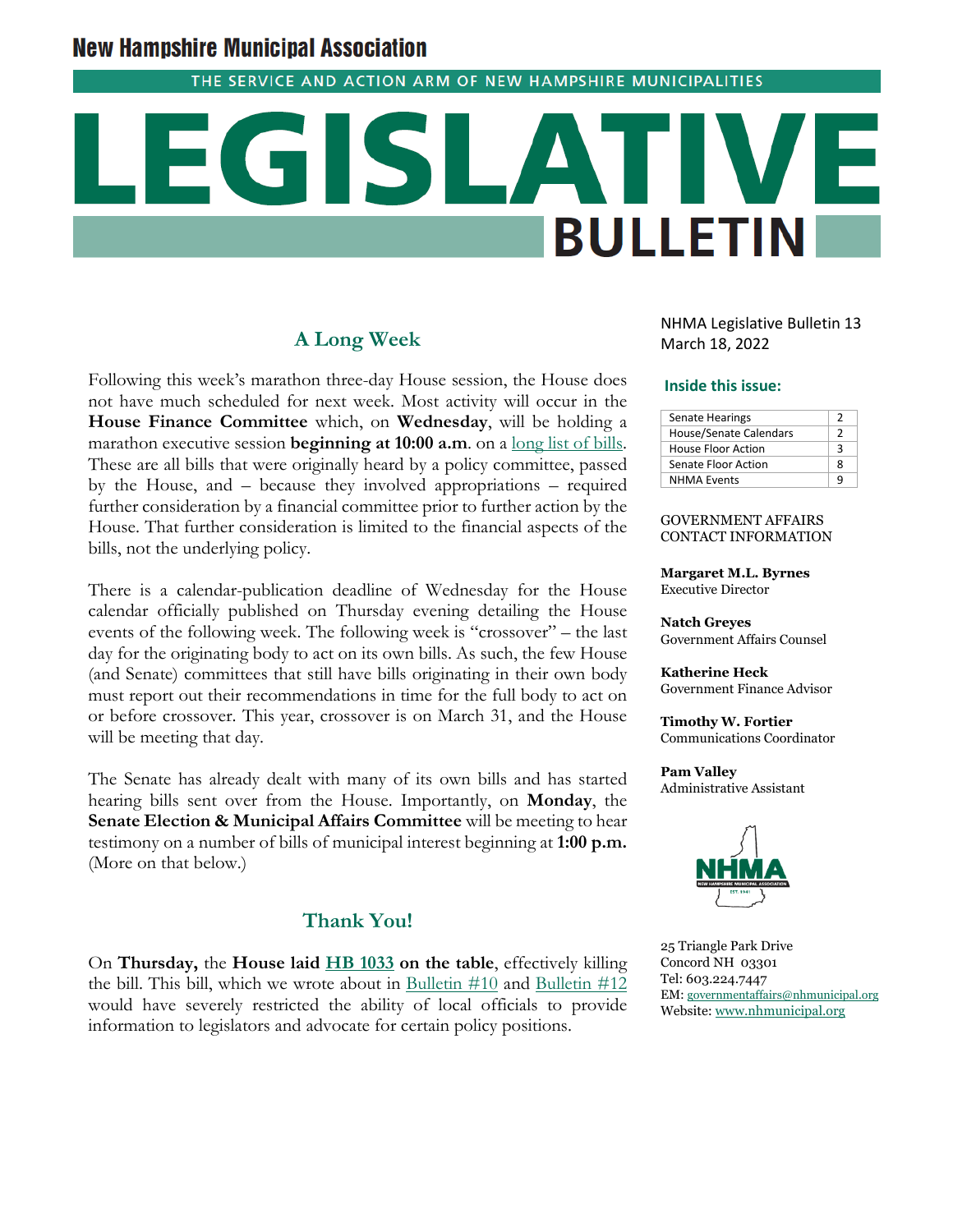We owe a great deal of thanks to the 174 representatives who voted for the tabling motion. This result was due, in major part, to our many local officials who contacted their representatives to discuss the harm that this bill would have done.

# Please thank your representatives who voted "Yea" in the [roll call](http://www.gencourt.state.nh.us/bill_status/billinfo.aspx?id=1211&inflect=2) vote!

# **Senate Hearings**

On **Tuesday, March 22**, beginning at **1:00 p.m.** in **State House Room 100**, the **Senate Election Law & Municipal Affairs Committee** will hear testimony on three bills of municipal interest:

The first bill, **[HB 1021](http://www.gencourt.state.nh.us/bill_status/pdf.aspx?id=26021&q=billVersion)**, would prohibit regulation of religious land use based on the religious nature of the assembly or speech taking place on the land or in the structure. As we stated in [Bulletin #7,](https://www.nhmunicipal.org/legislative-bulletin/2022-nhma-legislative-bulletin-07#26557) we remain concerned as to how this prohibition would function given some ambiguity in the language of the bill. In particular, the references to "religious purposes" are undefined and will make it difficult for local officials and land use boards to understand what qualifies for an exemption under local zoning ordinances.

The second bill, **[HB 1026](http://www.gencourt.state.nh.us/bill_status/pdf.aspx?id=26030&q=billVersion)**, which we wrote about in [Bulletin #10,](https://www.nhmunicipal.org/legislative-bulletin/2022-nhma-legislative-bulletin-10#26755) would allow a municipal budget committee to request that the governing body provide budget recommendations in full line-item detail in active spreadsheet format. NHMA has taken no position on this bill as it is merely enabling legislation.

The last bill, **[HB 1277](http://www.gencourt.state.nh.us/bill_status/pdf.aspx?id=27749&q=billVersion)**, defines "cybersecurity incident" and requires that political subdivisions report such incidents to the department of information technology. NHMA has been supportive of an amended version of this bill, and we note that something a little strange happened to this bill in the House. NHMA – along with other interested parties and legislators – worked on an amendment, which appeared to have been adopted by the committee, but was not reported to the House Calendar. The subsequent passage of the bill by the House did not appear to include the amended language. We are hopeful that the Senate will be amenable to adopting the amendment, and the House amenable to concurring with that amendment, in order to ensure that this legislation will work for both municipalities and the State.

Local officials interested in any of these three bills are encouraged to contact the members of the **[Senate](http://www.gencourt.state.nh.us/senate/committees/committee_details.aspx?cc=1421)  [Election Law & Municipal Affairs Committee](http://www.gencourt.state.nh.us/senate/committees/committee_details.aspx?cc=1421)** to express their opinion.

# **HOUSE CALENDAR**

## **There are no hearings in the House on bills of municipal interest.**

# **SENATE CALENDAR**

## **MONDAY, MARCH 21, 2022**

## **ELECTION LAW AND MUNICIPAL AFFAIRS, Room 100, SH**

- 1:00 p.m. **HB 1021**, prohibiting regulation of religious land use based on the religious nature of the assembly or speech taking place on the land or in the structure.
- 1:15 p.m. **HB 1026**, relative to budget information provided to a budget committee.
- 1:30 p.m. **HB 1122**, authorizing municipalities to collect and resell construction and demolition debris.
- 1:45 p.m. **HB 1277**, relative to the reporting of cybersecurity incidents.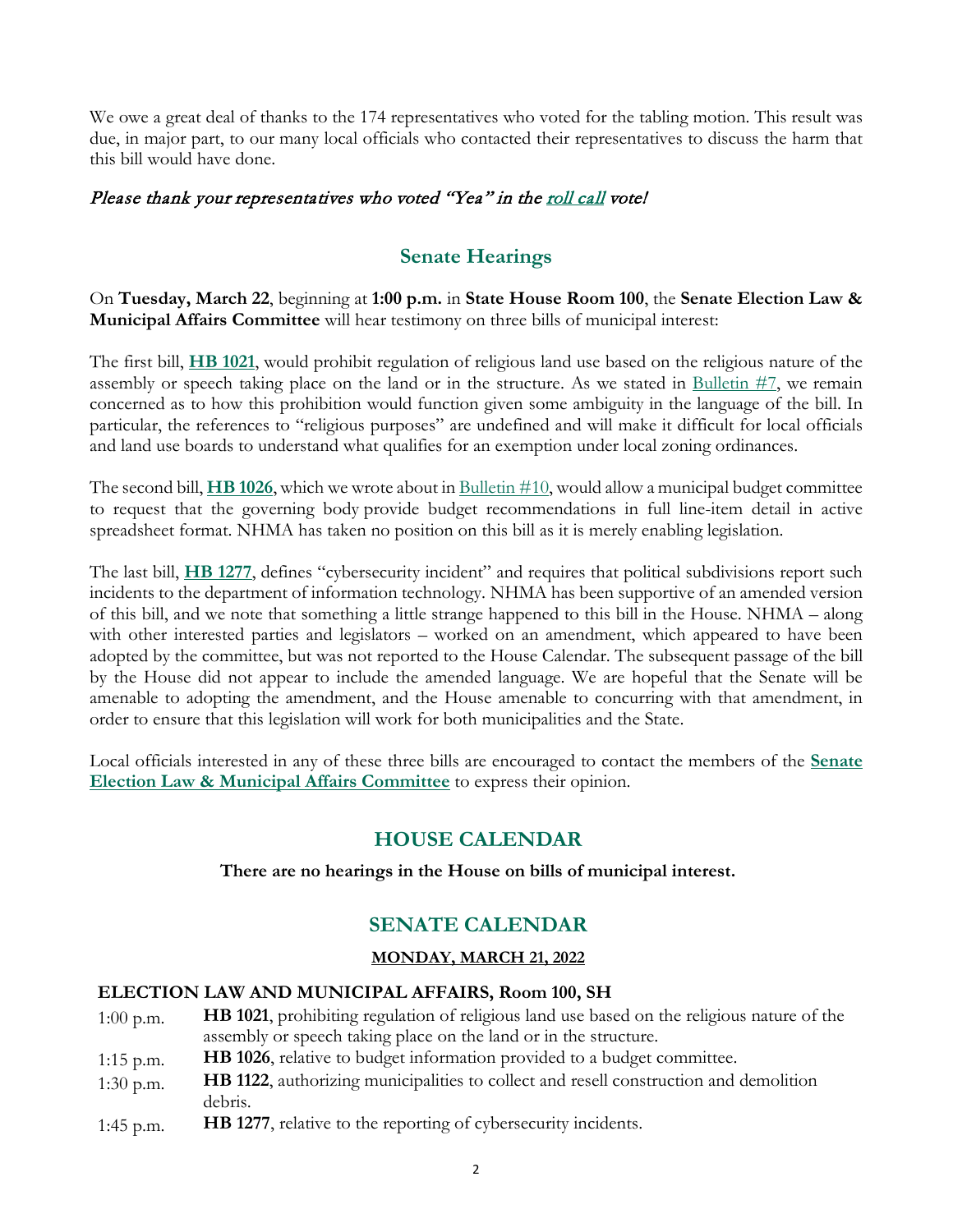## **TUESDAY, MARCH 22, 2022**

#### **ENERGY AND NATURAL RESOURCES, Room 103, SH**

- 9:00 a.m. **HB 614-FN**, exempting the state and political subdivisions from payment of the costs of compliance with the renewable portfolio standard.
- 9:45 a.m. **HB 1420-FN**, prohibiting the issuance of new landfill permits until the state's solid waste plan is updated.

#### **TRANSPORTATION, Room 101, LOB**

- 1:15 p.m. **HB 1020**, relative to additional lights on emergency vehicles.
- 1:30 p.m. **HB 1040**, establishing a commission to study revenue alternatives to the road toll for the funding of improvements to the state's highways and bridges and their resulting improvements to the environment.

## **WEDNESDAY, MARCH 9, 2022**

#### **EXECUTIVE DEPARTMENTS AND ADMINISTRATION, Room 103, SH**

9:00 a.m. **HB 1681-FN**, relative to the state building code and the state fire code.

# **House Floor Action**

Tuesday, March 15 – Thursday, March 17, 2022

**CACR 15**, relating to elections. Providing that the age to vote in the primary election be reduced to 17 for those who will be 18 by the general election. **Failed, lacking 3/5 vote.** 

**CACR 19**, relating to paper ballots. Providing that all elections shall be conducted through paper ballots. **Failed, lacking 3/5 vote.** 

**CACR 33**, relating to recall elections. Providing that the general court may authorize recall elections. **Inexpedient to Legislate.**

**HB 1007**, relative to qualifications for office. **Laid on Table.**

**HB 1009**, requiring the date a person registers to vote to be included with other voter information. **Passed.**

**HB 1014**, allowing public meetings to be conducted virtually. **Laid on Table.**

**HB 1033-FN-LOCAL,** prohibiting recipients of state or local grants or appropriations from using such funds for lobbying. **Laid on Table.**

**HB 1053**, relative to the hourly rate paid to an employee for hours worked but not previously scheduled. **Inexpedient to Legislate.**

**HB 1055**, relative to the property tax exemption for individuals with disabilities and individuals who are deaf or severely hearing impaired. **Inexpedient to Legislate.**

**HB 1056,** relative to veterans' tax credits. **Inexpedient to Legislate.**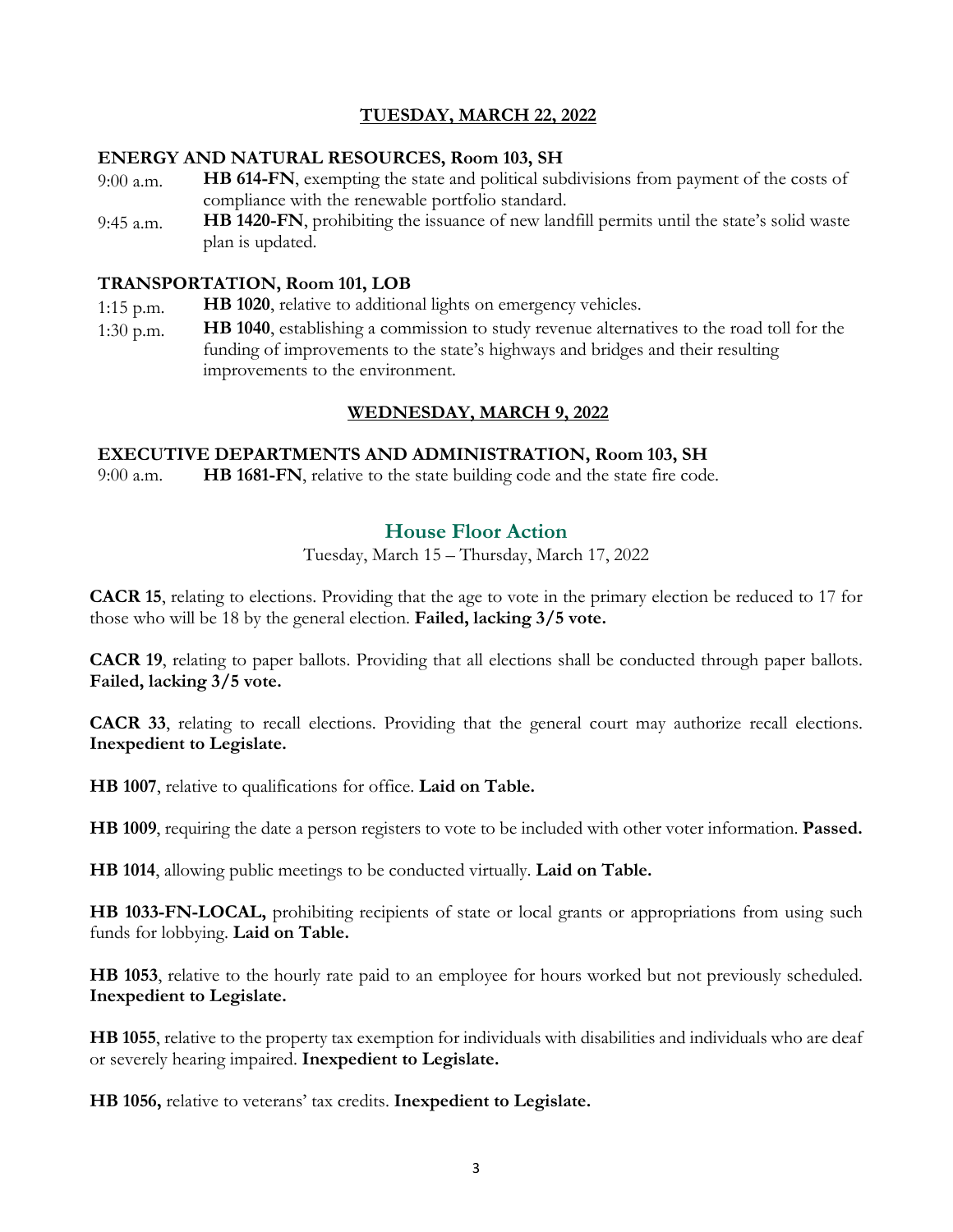**HB 1057**, relative to the tax exemption for the elderly. **Inexpedient to Legislate.**

**HB 1069**, relative to the election of village district commissioners within Belknap County. **Passed with Amendment.**

**HB 1070,** relative to the default budget in official ballot jurisdictions. **Passed with Amendment.**

**HB 1073**, repealing the right-to-know exemption for attorney-client work product. **Passed with Amendment.** 

**HB 1079-FN**, relative to part-time employment of a retirement system retiree. **Inexpedient to Legislate.**

**HB 1081**, relative to the dissolution of a village district. **Passed.** 

**HB 1087**, relative to zoning for single family housing lots. **Laid on Table.**

**HB 1088**, relative to employee protections from COVID-19 in the workplace. **Inexpedient to Legislate.**

**HB 1090,** relative to teaching on discrimination in the public schools. **Laid on Table.** 

**HB 1094**, relative to employee work schedules and rest periods. **Inexpedient to Legislate.** 

**HB 1096-FN**, prohibiting open carrying or display of a deadly weapon within 100 feet of a polling place. **Inexpedient to Legislate.** 

**HB 1098**, limiting the number of parking spaces required per occupied dwelling. **Inexpedient to Legislate.**

**HB 1101**, relative to a forfeiture of personal property. **Passed.**

**HB 1119**, relative to the regulation of single-use bags. **Laid on Table.** 

**HB 1133**, prohibiting the termination of a lease during the sale of real property. **Inexpedient to Legislate.**

**HB 1136**, requiring planning boards to list the type of studies required to render a decision. **Inexpedient to Legislate.**

**HB 1148,** relative to prohibiting government entities subordinate to the state from restricting the types of fuel sources that may be used for energy. **Passed.**

**HB 1153**, relative to absentee ballot requests. **Passed.** 

**HB 1155**, relative to persons elected to a local board serving on another board. **Interim Study.**

**HB 1161-FN-LOCAL**, relative to ethics obligations of elected local and county officials. **Inexpedient to Legislate.**

**HB 1163**, relative to over voted ballots. **Passed with Amendment.**

**HB 1166**, requiring certain voters to declare a party affiliation prior to a state primary election and requiring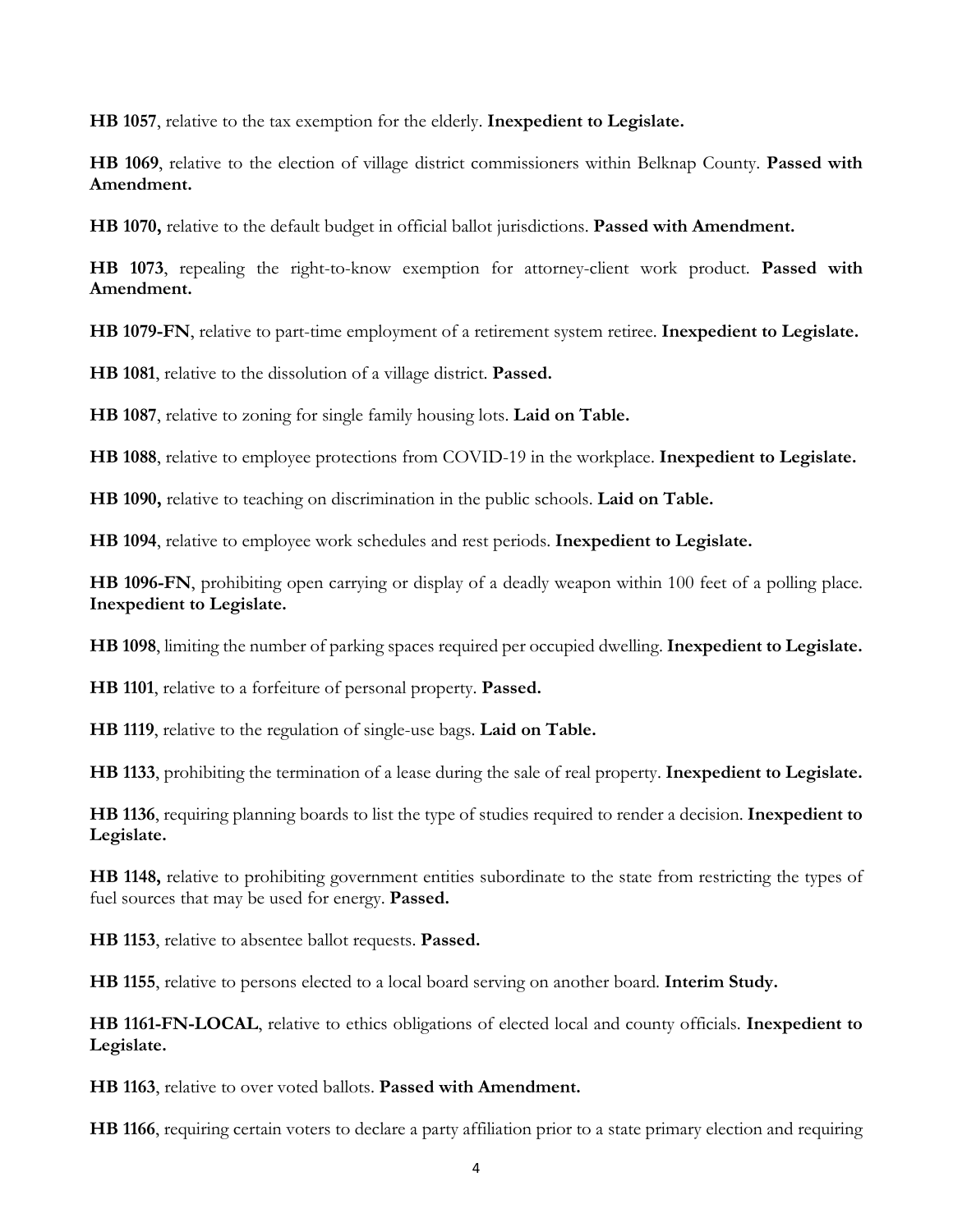candidates to be members of political parties for a certain amount of time prior to an election in which such candidates seek office. **Inexpedient to Legislate.**

**HB 1172-FN**, requiring composting and waste recycling to be made available to residents of public housing. **Interim Study.**

**HB 1177**, relative to permissible residential units in a residential zone. **Laid on Table.**

**HB 1178**, prohibiting the state from enforcing any federal statute, regulation, or Presidential Executive Order that restricts or regulates the right of the people to keep and bear arms. **Passed with Amendment.**

**HB 1179**, relative to zoning protest petitions. **Inexpedient to Legislate.**

**HB 1184**, authorizing the establishment of revolving funds. **Inexpedient to Legislate.**

**HB 1186**, relative to companion animals during a declared state of emergency. **Passed with Amendment.**

**HB 1194**, relative to the procedure for overriding a local tax cap. **Passed.**

**HB 1203-FN**, relative to domicile residency, voter registration, and investigation of voter verification letters, and relative to the terms "resident," "inhabitant," "residence," and "residency." **Passed with Amendment.**

**HB 1210,** relative to exemptions from vaccine mandates. **Passed with Amendment.**

**HB 1219**, relative to parking requirements for religious institution-affiliated housing development projects. **Inexpedient to Legislate.** 

**HB 1223**, relative to meeting attendance requirements for elected members of budget committee and school board. **Interim Study.**

**HB 1227**, relative to the definition of prime wetland. **Laid on Table.** 

**HB 1238**, relative to zoning powers and the supply of workforce housing. **Inexpedient to Legislate.**

**HB 1242**, relative to filing deadlines for candidates seeking election to charter commissions and relative to the dates of such elections. **Inexpedient to Legislate.**

**HB 1247**, relative to folded ballots. **Inexpedient to Legislate.**

**HB 1248**, relative to replacement power for net metering customer-generators. **Interim Study.**

**HB 1251**, prohibiting payment of subminimum wages. **Laid on Table.**

**HB 1258**, relative to the implementation of the department of energy. **Passed with Amendment.**

**HB 1259,** relative to the election and resignation of members of school boards and elected budget committees. **Inexpedient to Legislate.**

**HB 1264**, establishing ranked-choice voting for state party primary elections and municipal elections. **Laid on Table.**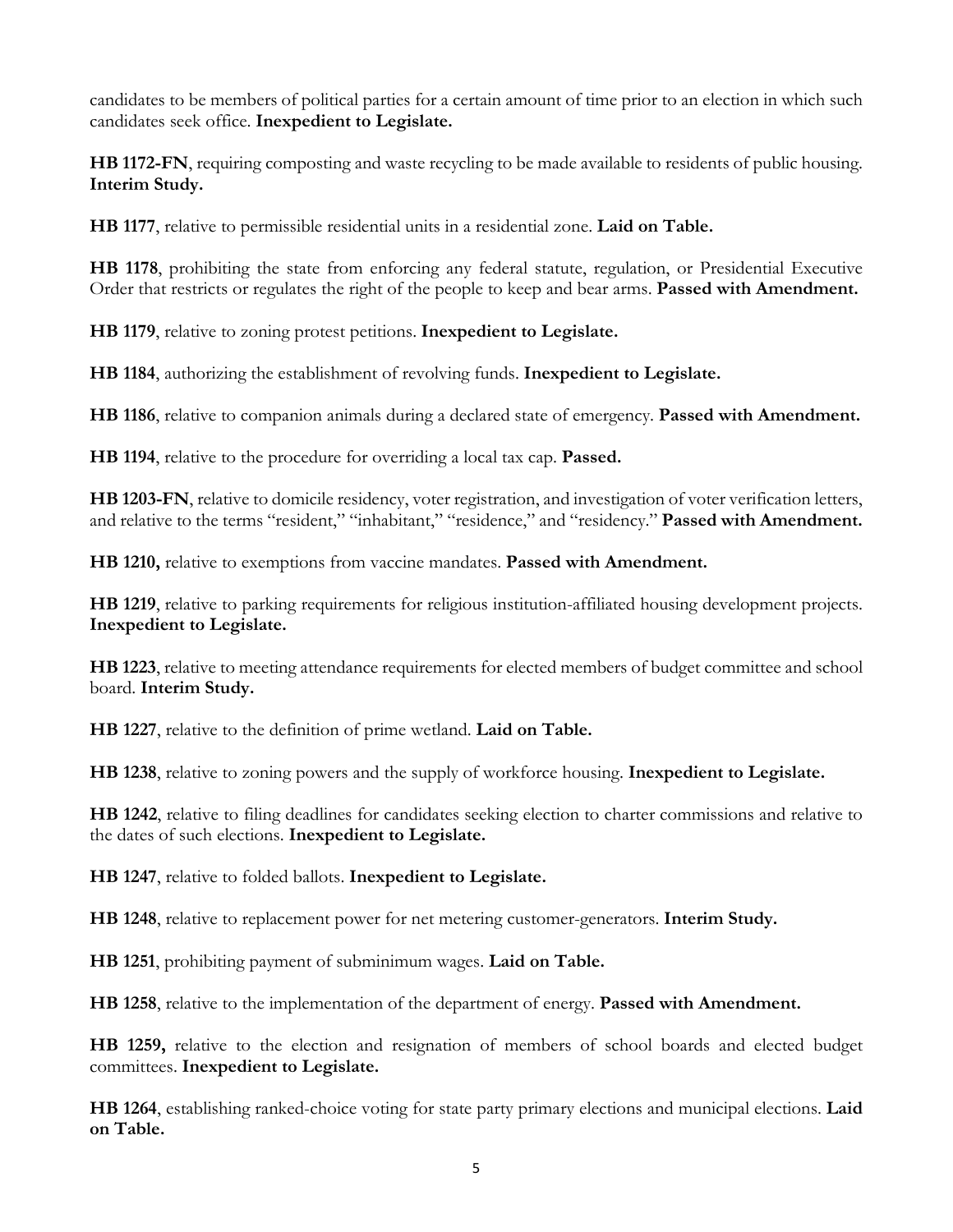**HB 1266,** relative to restrictions on enforcement of federal immigration laws. **Passed with Amendment.** 

**HB 1267**, relative to municipal authority for road and sidewalk closure. **Inexpedient to Legislate.**

**HB 1268**, limiting the authority for city council bylaws and ordinances. **Passed with Amendment.** 

**HB 1272**, limiting the authority of town health officers. **Passed with Amendment.**

**HB 1289**, relative to applications for abatements and authority to abate prior years' taxes for certain homeowners. **Interim Study.** 

**HB 1293**, relative to the design of sewage or waste disposal systems for a person's own domicile. **Passed.**

**HB 1296-FN**, relative to money, coin, or currency which may be forfeited in connection with a drug offense. **Passed with Amendment.** 

**HB 1300-FN-A**, making an appropriation to fund the Ash Landfill in Newport. **Interim Study.**

**HB 1307**, modifying the authority and duties of the housing appeals board. **Passed.**

**HB 1312**, relative to water pollution and waste disposal rulemaking. **Interim Study.**

**HB 1328-FN**, authorizing a utility to petition to be relieved of their carrier of last resort obligations. **Passed.**

**HB 1342**, relative to municipal charter provisions for tax caps. **Inexpedient to Legislate.**

**HB 1350**, relative to the procedure for valuation of property for property tax purposes. **Inexpedient to Legislate.**

**HB 1352-FN**, relative to eligibility for workers' compensation for an adverse reaction to a mandatory COVID-19 vaccination. **Inexpedient to Legislate.**

**HB 1365**, allowing towns and cities to tax residential and non-residential property at different rates. **Inexpedient to Legislate.**

**HB 1374**, relative to the membership of local land use boards. **Inexpedient to Legislate.**

**HB 1375**, relative to the definition of veteran. **Passed.**

**HB 1389-FN**, establishing a superior court land use review docket. **Interim Study.**

**HB 1406**, authorizing municipalities to collect compost. **Passed.**

**HB 1425-FN**, relative to the taking of real property by eminent domain. **Passed.**

**HB 1432**, prohibiting the use of state funds for new passenger rail projects. **Passed.**

**HB 1442-FN**, relative to access to election and voter information. **Inexpedient to Legislate.**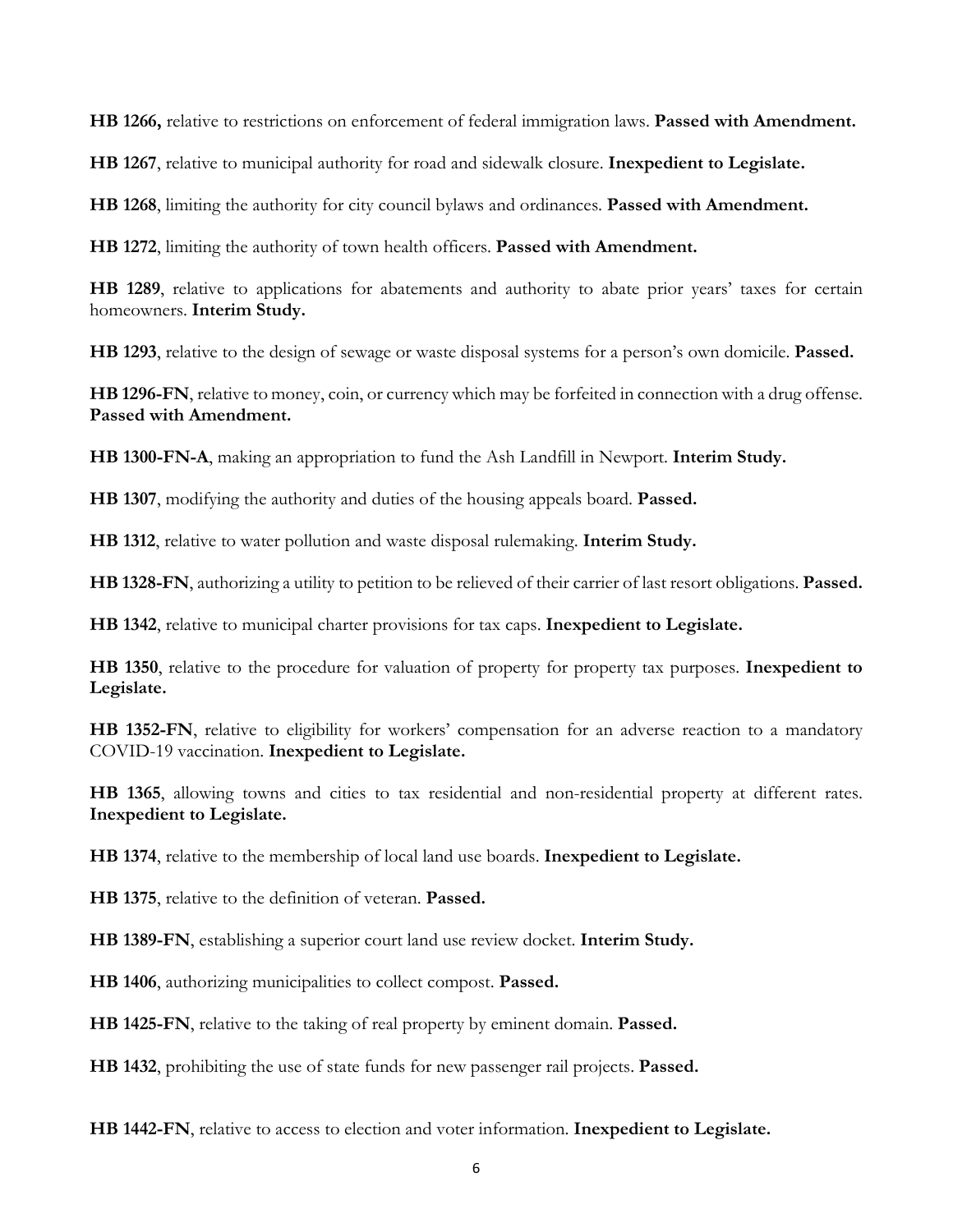**HB 1454-FN**, relative to permits for the siting of new landfills. **Passed with Amendment.**

**HB 1455**, relative to state enforcement of federal vaccination mandates. **Passed.**

**HB 1457-FN**, relative to chain of custody of ballot boxes after an election. **Passed with Amendment.**

**HB 1467-FN**, requiring partial audits of additional offices on ballots involved in recounts. **Passed with Amendment.**

**HB 1470-FN**, requiring that all ballot counting devices show the number of overvotes for each race on the ballot. **Inexpedient to Legislate.**

**HB 1473-FN,** authorizing a forensic audit of the November 3, 2020 election results in Merrimack county for president, governor, and United States senate races. **Interim Study.**

**HB 1481**, repealing the statute relative to medical freedom in immunizations. **Laid on Table.**

**HB 1485-FN**, relative to direct recall elections. **Inexpedient to Legislate.**

**HB 1490-FN**, relative to equal access to places of public accommodation regardless of vaccination status. **Inexpedient to Legislate.**

**HB 1491-FN-LOCAL**, relative to natural gas transmission pipeline safety. **Passed with Amendment.**

**HB 1495-FN**, relative to vaccine mandates for government contractors. **Passed with Amendment.**

**HB 1508-FN**, prohibiting discharge of volunteer firefighters or volunteer emergency medical technicians from other employment. **Inexpedient to Legislate.** 

**HB 1514-FN**, relative to an employee's unused earned time. **Inexpedient to Legislate.** 

**HB 1519-FN,** defining "religious belief" and protecting it from discrimination. **Inexpedient to Legislate.**

**HB 1522-FN**, requiring the use of ballots with embedded security and relative to chain of custody of absentee ballots. **Inexpedient to Legislate.**

**HB 1527-FN**, relative to the storage of total vote counts produced by electronic ballot counting devices. **Passed with Amendment.**

**HB 1529-FN**, requiring prospective employees and volunteers of public libraries to obtain a background check prior to commencing employment or volunteer service. **Inexpedient to Legislate.**

**HB 1542-FN**, relative to documentation required to prove a voter's eligibility to vote. **Inexpedient to Legislate.**

**HB 1543-FN**, relative to the voter registration process. **Inexpedient to Legislate.**

**HB 1544,** prohibiting the placement of construction and demolition debris in landfills. **Inexpedient to Legislate.**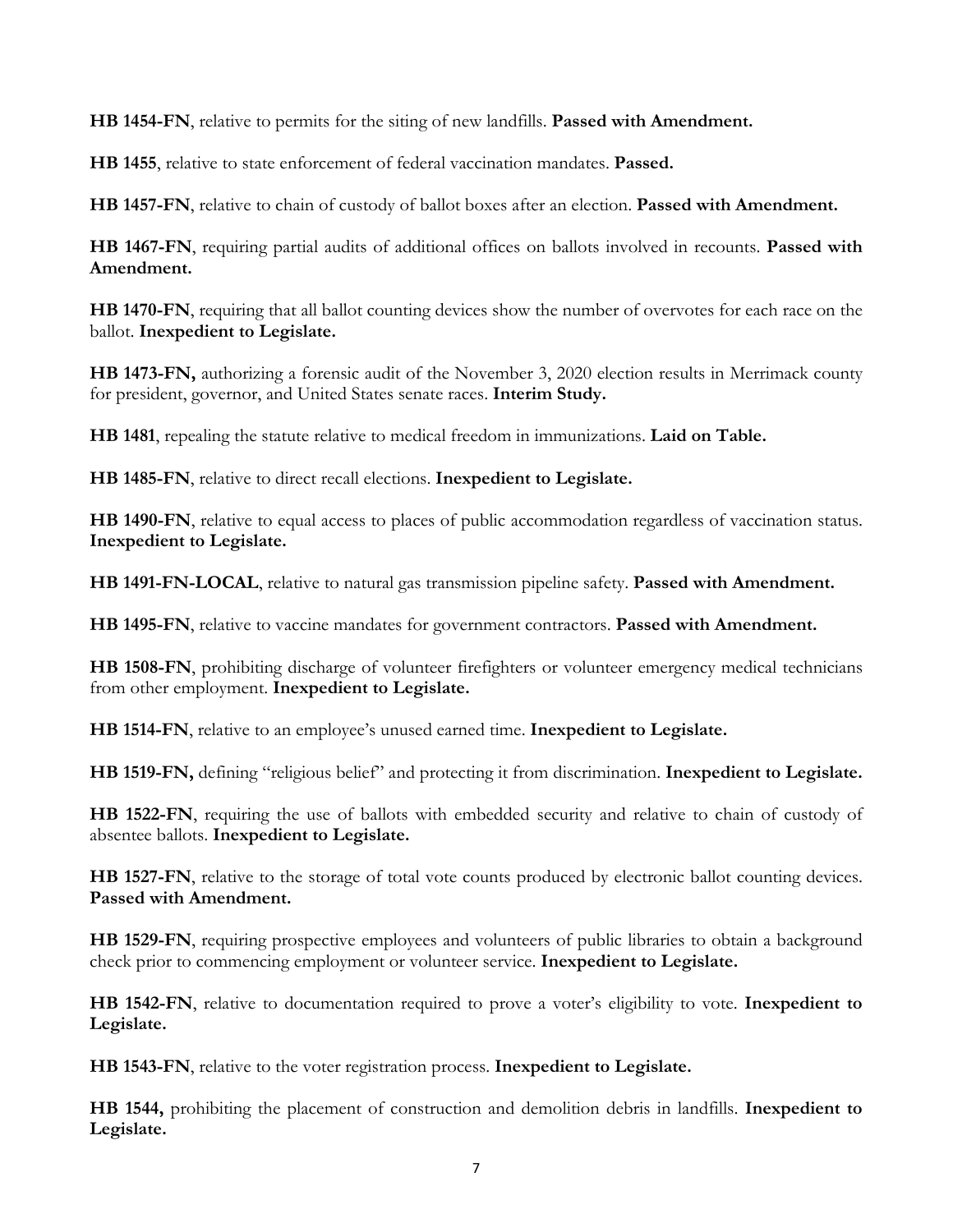**HB 1546-FN**, limiting air emissions of perfluorochemicals. **Passed with Amendment.**

**HB 1565-FN**, relative to the opioid abatement trust fund. **Interim Study.**

**HB 1567-FN**, relative to the removal of election officials from office. **Passed with Amendment.**

**HB 1576-FN**, repealing the law relative to certain discrimination in public workplaces and education. **Laid on Table.**

**HB 1579**, relative to landowner liability on land authorized for outdoor recreational activities. **Passed with Amendment.**

**HB 1595-FN**, relative to establishing a statewide food truck license. **Interim Study.**

**HB 1596-FN**, relative to net energy metering limits for individual and business customers. **Laid on Table.**

**HB 1600**, relative to the use of body cameras by law enforcement during an interview or interrogation. **Laid on Table.**

**HB 1603-FN**, defining certain school information as governmental records under the right to know law. **Inexpedient to Legislate.**

**HB 1614-FN**, requiring the recording and storing of digital video in all state-funded juvenile detention facilities. **Passed.**

**HB 1617**, relative to housing projects of the community development finance authority and establishing a committee to prevent state subsidies for housing development that is not income-sensitive. **Inexpedient to Legislate.**

**HB 1667**, relative to the standard and optional veterans' tax credits and the all veterans' tax credit. **Passed.** 

# **Senate Floor Action**

Thursday, March 17, 2022

**CACR 36**, residency for the purpose of voting. Providing that only residents of the state may vote in elections. **Laid on Table.** 

**HB52**, apportioning congressional districts. **Passed.**

**SB 241**, apportioning executive council districts. **Interim Study.** 

**SB 257**, enabling municipalities to incorporate sewage disposal systems as part of their stormwater utility. **Passed with Amendment.** 

**SB 254**, apportioning executive council districts. **Interim Study.** 

**SB 328**, relative to the date of the state primary election. **Passed with Amendment.**